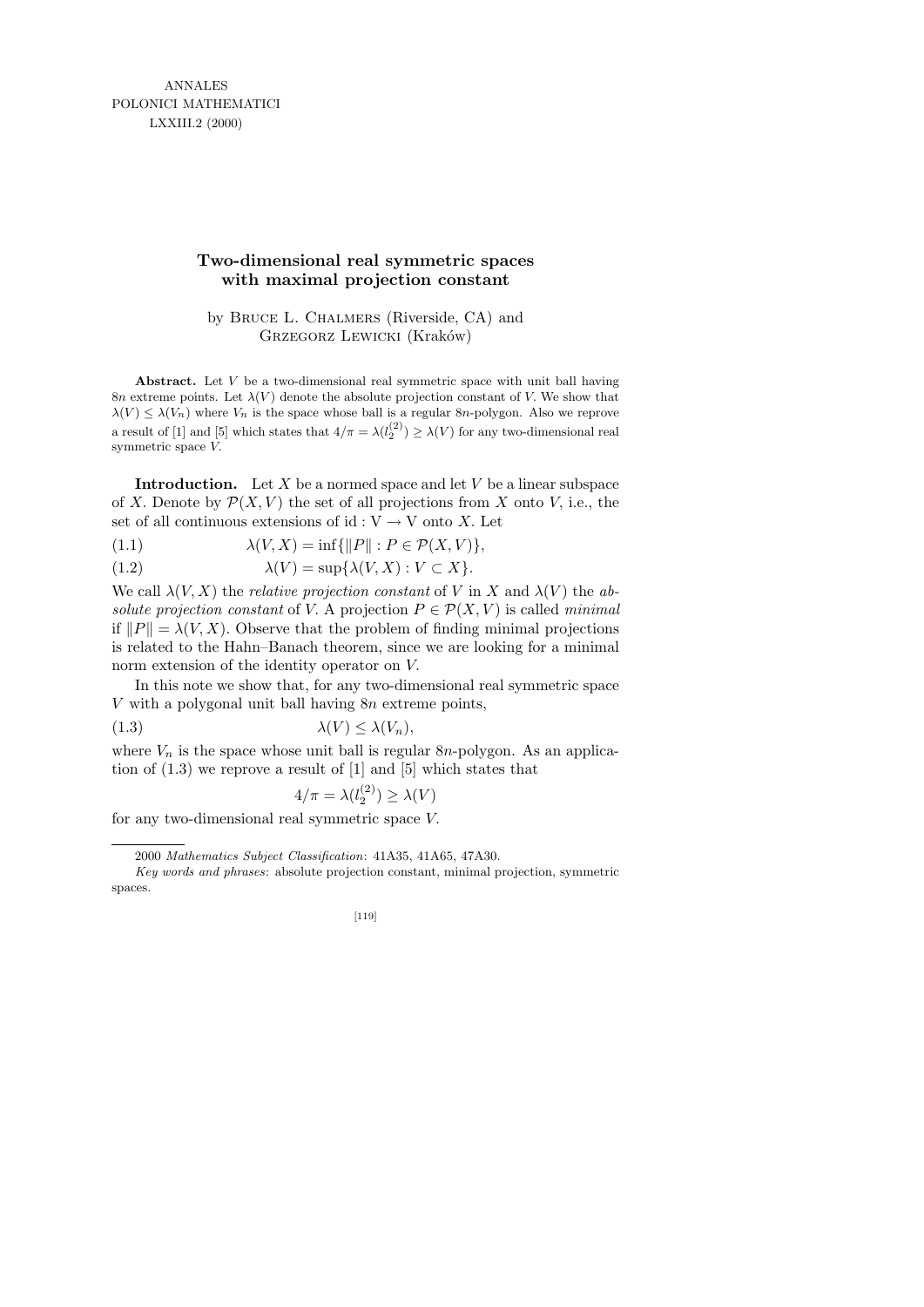Now we introduce some notation which will be of use later. By  $S_V$  we will denote the unit sphere in a normed space V. The symbol  $ext(S_V)$  will stand for the set of all extreme points of  $S_V$ . Note that if V is a k-dimensional subspace of  $l_1^{(n)}$  $\binom{n}{1}$  then each  $P \in \mathcal{P}(l_1^{(n)})$  $\binom{n}{1}$ , V) has the form

(1.4) 
$$
Px = \sum_{i=1}^{k} u^{i}(x)v^{i},
$$

where  $v^1, \ldots, v^k$  is a fixed basis of V and  $u^1, \ldots, u^k \in l_{\infty}^{(n)}$  satisfy

(1.5) 
$$
u^{j}(v^{i}) = \sum_{l=1}^{n} u_{l}^{j} v_{l}^{i} = \delta_{ij}.
$$

A point  $x \in X$  is called a *norming point* for  $f \in X^*$  if

(1.6) 
$$
x \in S_X \quad \text{and} \quad f(x) = ||f||.
$$

DEFINITION 1.1. Let  $V$  be a finite-dimensional Banach space. It is called symmetric if there exists a basis  $v^1, \ldots, v^k$  in V such that

(1.7) 
$$
\left\| \sum_{i=1}^{k} |\alpha_i| v^i \right\| = \left\| \sum_{i=1}^{k} \alpha_{\pi(i)} v^i \right\|
$$

for any  $\alpha_1, \ldots, \alpha_k \in \mathbb{R}$  and any permutation  $\pi$  of the indices.

Now let  $P = \sum_{i=1}^{k} u^{i}(\cdot)v^{i} \in \mathcal{P}(l_1^n, V)$ . Define

(1.8) 
$$
\text{crit}(P) = \{j \in \{1, ..., n\} : ||Pe_j|| = ||P||\}
$$

and for  $j = 1, \ldots, n$ ,

(1.9) 
$$
V_j = (v_j^1, \dots, v_j^k), \qquad U_j = (u_j^1, \dots, u_j^k).
$$

THEOREM 1.2 [2, Th. 3, p. 294]. Let  $P = \sum_{i=1}^{k} u^{i}(\cdot)v^{i} \in \mathcal{P}(l_{1}^{(n)})$  $1^{(n)}, V$ ). Then P is minimal if and only if there exists a nonzero  $k \times k$  matrix M such that for every  $j \in \text{crit}(P)$ ,

(1.10) 
$$
U_j = (u_j^1, \dots, u_j^k) = ||P||a^j,
$$

where  $a^j$  is a norming point for the functional on V associated with  $MV_j$ , i.e.,

(1.11) 
$$
(MV_j)(x) = \sum_{i=1}^{k} (MV_j)_i x_i.
$$

Here  $x = \sum_{i=1}^{k} x_i v^i$ .

REMARK 1.3 (see e.g. [7]). If  $V$  is a symmetric space then  $M$  is the identity matrix.

REMARK 1.4. By [3, Th. 1] it is easy to see that if  $M$  is invertible and  $V_i \neq 0$  for  $j = 1, \ldots, n$ , then  $\text{crit}(P) = \{1, \ldots, n\}$  for any minimal projection P.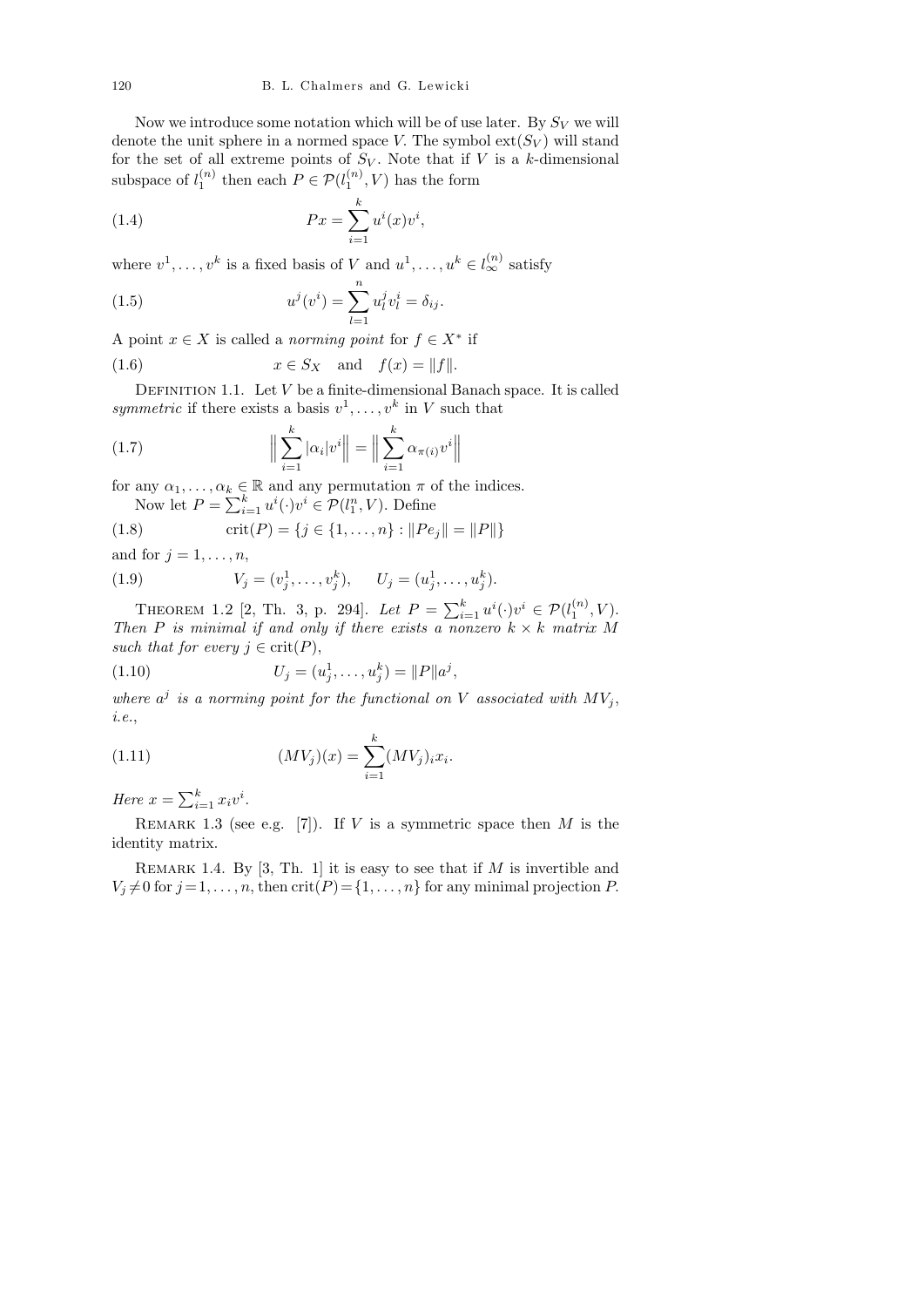THEOREM 1.5 [8]. Every two-dimensional real Banach space is linearly isometric to a subspace of  $L_1[-\pi/2, \pi/2]$ .

THEOREM 1.6 [4, 6].  $L_1$  is a maximal overspace for any two-dimensional real symmetric Banach space V, which means that

(1.12) 
$$
\lambda(V) = \lambda(V, L_1).
$$

**II. Technical lemmas.** In the above  $||x|| = \sum_{j=1}^{n} |V_j(x)| = 1$  determines  $S_V$  and the following lemma confirms that the "corners" of  $S_V$  $(\text{ext}(S_V))$  are given by those x such that  $V_i(x) = 0$  k – 1 times.

LEMMA 2.1. Let  $V = \text{span}[v^1, \dots, v^k]$  be a k-dimensional subspace of  $l_1^{(n)}$  $\sum_{i=1}^{(n)}$ . Then  $x = \sum_{i=1}^{k} x_i v^i \in \text{ext}(S_V)$  if and only if the matrix W consisting of all vectors  $V_j$  (see (1.9)) orthogonal to x has rank  $k-1$  and  $||x|| = 1$ . We understand that  $V_i$  is orthogonal to x if

(2.1) 
$$
V_j(x) = \sum_{i=1}^k (V_j)_i x_i = \sum_{i=1}^k v_j^i x_i = 0.
$$

P r o o f. If  $k = 1$ , the result is obvious. So suppose that  $k \geq 2$ . Let  $x \in \text{ext}(S_V)$ . Note that there is  $j \in \{1, \ldots, n\}$  such that x is orthogonal to  $V_i$ , i.e., the j<sup>th</sup> coordinate of x with respect to the canonical basis of  $\mathbb{R}^n$  is 0: if not, modifying slightly  $x_1, \ldots, x_k$ , we can construct  $y, z \in S_V$ different from x such that  $x = (y + z)/2$ .

Now suppose that  $\text{rank}(W) < k - 1$  and  $k > 2$ . Put

$$
S = \{j \in \{1, \ldots, n\} : x \text{ is orthogonal to } V_j\}
$$

and let  $l = \text{card}(S)$ . Set  $Z = V \cap \bigcap_{j \in S} \text{ker}(V_j)$  (we can consider Z as a subspace of  $l_1^{(n-l)}$  $\binom{n-l}{1}$ . Since rank $(W) < k-1$ , dim $(Z) \geq 2$ . Since  $x \in \text{ext}(S_V)$ and  $x \in Z$ ,  $x \in ext(S_Z)$ . But, by the previous part of the proof,  $V_j(x) = 0$ for some  $j \notin S$ , contrary to the definition of W.

Now take  $x \in S_V$  and suppose that rank $(W) = k - 1$ . If  $x \notin ext(S_V)$ , then

$$
(2.2) \t\t x = (x^1 + x^2)/2
$$

for some  $x^1, x^2 \in S_V$  different from x. Fix  $0 < c < 1$  and define a norm  $\|\cdot\|_c$ on  $V$  by

(2.3) 
$$
||y||_c = c \sum_{j \in S} |V_j(y)| + \sum_{j \notin S} |V_j(y)|
$$

(see (2.1)). Since rank( $W$ ) =  $k-1$ ,  $x^1$  and  $x^2$  are not perpendicular to all  $V_j$ for  $j \in S$ . Hence  $||x||_c = 1$  and  $||x^i||_c < 1$  for  $i = 1, 2$ , contrary to (2.2).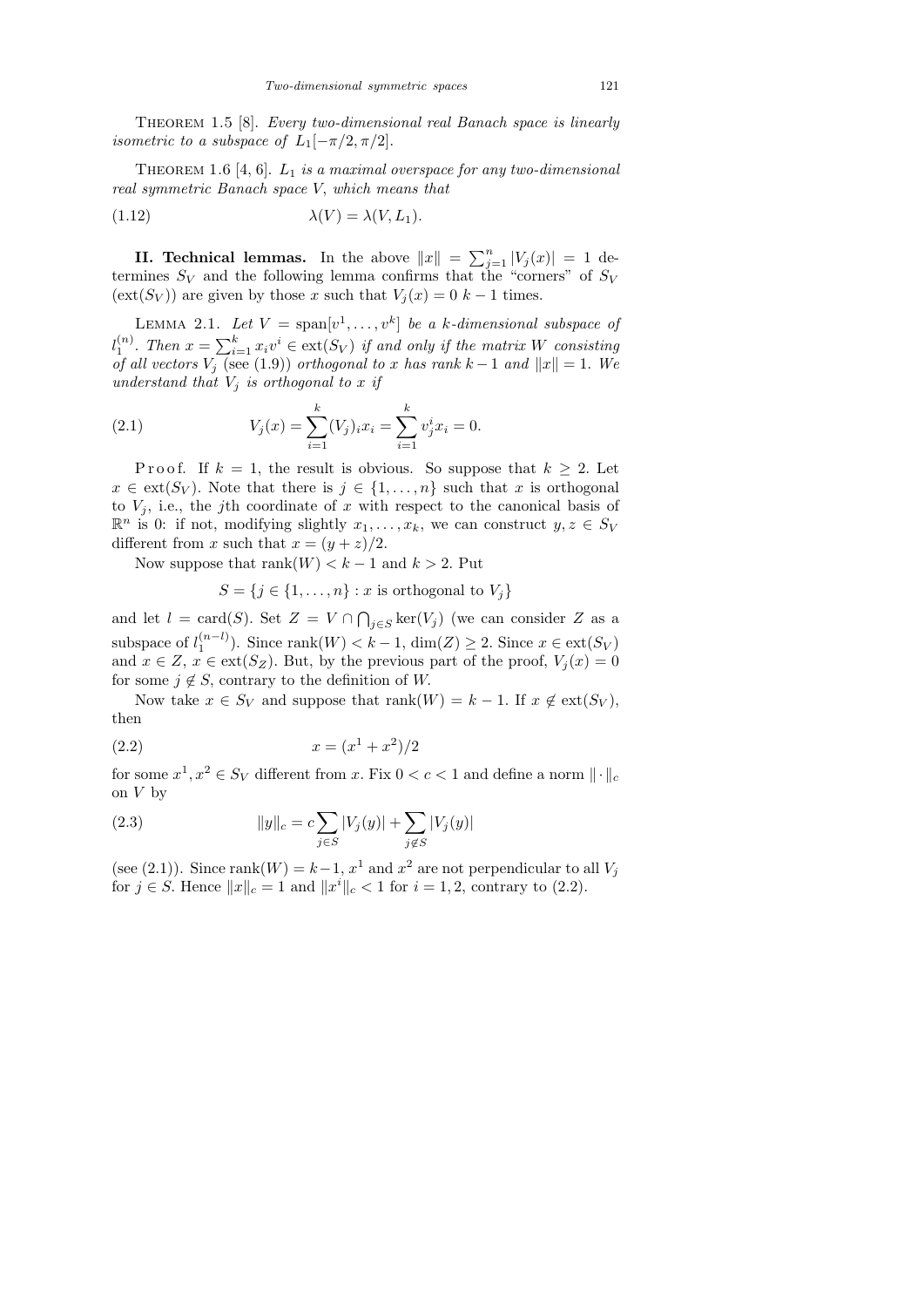COROLLARY 2.2. Let  $V = \text{span}[v^1, v^2]$  be a 2-dimensional subspace of  $l_1^{(n)}$  $\binom{n}{1}$ . Then  $x = x_1v^1 + x_2v^2 \in \text{ext}(S_V)$  if and only if there exists  $V_j \neq 0$ which is orthogonal to x and  $||x||_1 = 1$ .

DEFINITION 2.3. Given two nonnegative numbers  $a, b, a > b$ , we denote by  $V_{a,b}$  the two-dimensional subspace of  $l_1^{(4)}$  $_1^{(4)}$  spanned by

$$
v1 = (a, b, -a, -b),
$$
  $v2 = (b, a, b, a).$ 

Let  $W_{a,b}$  be the  $2 \times 4$  matrix with rows  $v^1, v^2$ .

Analogously, let  $a = (a_1, \ldots, a_n)$  and  $b = (b_1, \ldots, b_n)$  be two vectors with nonnegative coordinates and with  $a_i > b_i$  for any  $i \in \{1, ..., n\}$ . Let  $W_{[a,b]}$  be the  $2 \times 4n$  matrix consisting of  $W_{a_1,b_1}, \ldots, W_{a_n,b_n}$ . Then we denote by  $V_{[a,b]}$  the subspace of  $l_1^{(4n)}$  $\mathcal{U}_1^{(4n)}$  spanned by the rows of  $W_{[a,b]}$ . We write  $V_{[a,b]}$ for the space generated by  $a, b$ . Observe that  $V_{[a,b]}$  is a symmetric space with respect to the basis  $v^1, v^2$ , where  $v^1, v^2$  denote the rows of  $W_{[a,b]}$ .

REMARK 2.4. It is a simple consequence of [1, Lemma 1] that each two-dimensional real symmetric space with a polygonal unit ball having 8n extreme points is linearly isometric to  $V_{[a,b]}$  for some  $a, b \in \mathbb{R}^n$  with nonnegative coordinates.

LEMMA 2.5. Let  $V_{[a,b]} \subset l_1^{(4n)}$  $_1^{(4n)}$  be the space generated by  $a, b \in \mathbb{R}^n_+$ . Put (2.4)  $||(x, y)|| = ||xv^1 + yv^2||_1.$ 

For  $j = 1, \ldots, 4n$  define

$$
(2.5) \t\t\t U_j = (V_j / ||V_j||)\lambda,
$$

where

(2.6) 
$$
\lambda = \frac{1}{\sum_{i=1}^{n} 2(a_i^2 + b_i^2)/\|(a_i, b_i)\|}
$$

and  $V_j$  are given by (1.9). For  $i = 1, 2$  let  $u^i \in \mathbb{R}^{4n}$  be the vector associated with  $U_1, \ldots, U_{4n}$  by (1.9). Then the operator  $P_{[a,b]}$  defined by

(2.7) 
$$
P_{[a,b]}x = u^1(x)v^1 + u^2(x)v^2
$$

belongs to  $\mathcal{P}(l_1^{(4n)})$  $\binom{(4n)}{1}, V_{[a,b]}$  and  $||P_{[a,b]}|| = \lambda$ .

Proof. Note that by the definition of  $v^1$  and  $v^2$ ,  $u^1(v^2) = u^2(v^1) = 0$ . Observe that by symmetry,

$$
u^{1}(v^{1}) = u^{2}(v^{2}) = \lambda \sum_{i=1}^{n} 2(a_{i}^{2} + b_{i}^{2}) / ||(a_{i}, b_{i})|| = 1.
$$

Hence the orthonormality conditions (1.5) are satisfied and consequently,  $P_{[a,b]} \in \mathcal{P}(l_1^{(4n)})$  $1^{(4n)}, V_{[a,b]})$ .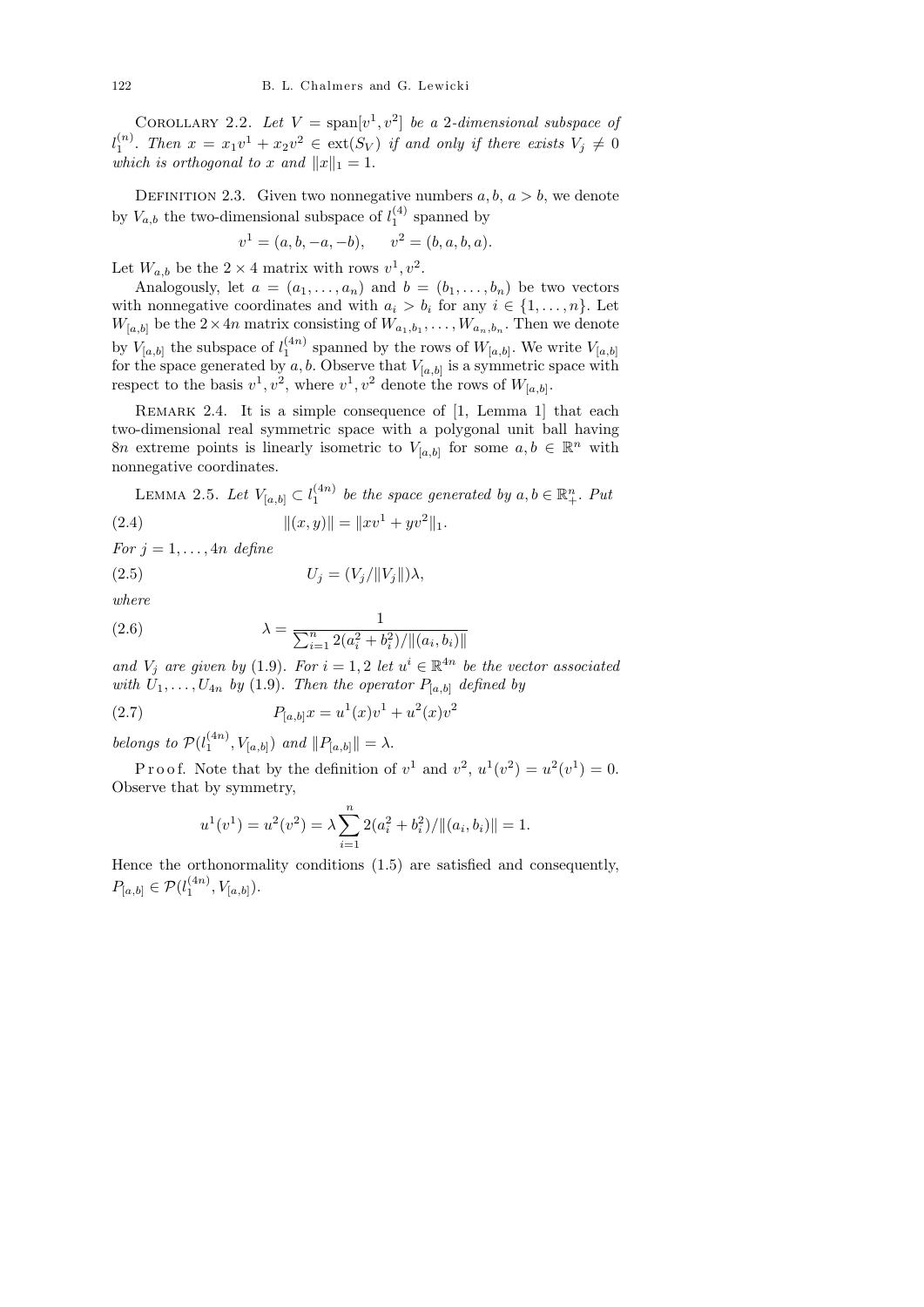To show that  $||P_{[a,b]}|| = \lambda$ , observe that for any  $j \in \{1, \ldots, 4n\}$ ,

$$
||P_{[a,b]}e_j|| = \Big\|\sum_{j=1}^{4n} u_j^1 v^1 + u_j^2 v^2\Big\|_1
$$
  
=  $\lambda ||(a_i, b_i)/||(a_i, b_i)|||| = \lambda$  (by symmetry),

which completes the proof. (Here i is so chosen that  $j = 4i - k$ , where  $k \in \{0, 1, 2, 3\}.$ 

LEMMA 2.6. Let  $V_{[a,b]}$  be the space generated by  $a, b \in \mathbb{R}^n$ . Suppose that

$$
(2.8) \t\t 0 \le b_i < a_i, \t b_i/a_i < b_{i+1}/a_{i+1}.
$$

Then

(2.9) 
$$
\|(a_i, b_i)\| = 2\Big(\sum_{j\leq i} a_j (a_i + b_i) + \sum_{j>i} a_i (a_j + b_j)\Big),
$$

where  $\sum_{j>n} = 0$  by definition.

P r o o f. Note that, by  $(2.8)$ , if  $j \leq i$ , then

 $|a_ia_j + b_ib_j| + |-a_ia_j + b_ib_j| + |b_ia_j + a_ib_j| + |-b_ia_j + a_ib_j| = 2a_j(a_i + b_i).$ Hence the result follows from the definition of  $v^1$ ,  $v^2$  and (2.4).

Now we recall the well known fact that a (weighted) harmonic mean of  $n$  nonnegative numbers is no greater than the (weighted) arithmetic mean of these numbers:

LEMMA 2.7 Let  $a_1, \ldots, a_n \in \mathbb{R}_+ \setminus \{0\}$ . Then

(2.10) 
$$
\frac{1}{\sum_{i=1}^{n} \lambda_i a_i^{-1}} \leq \sum_{i=1}^{n} \lambda_i a_i,
$$

where  $0 \leq \lambda_i \leq 1$  and  $\sum_{i=1}^n \lambda_i = 1$ .

P r o o f. By cross-multiplying,  $(2.10)$  follows easily from the facts that

$$
a_i/a_j + a_j/a_i \ge 2
$$
 and  $1 = \sum_{i=1}^n \lambda_i^2 + 2 \sum_{j.$ 

Lemma 2.8. The following trigonometric identities are satisfied:

(2.11) 
$$
\frac{(\cos 2a - \sin 2a)\sin((a+b)/2)}{\cos a \cos((a-b)/2)} -\frac{2\sin a(\cos a + \sin a - \cos b - \sin b)}{\sin(a-b)} = \frac{\sin((b-3a)/2)}{\cos a \cos((a-b)/2)};
$$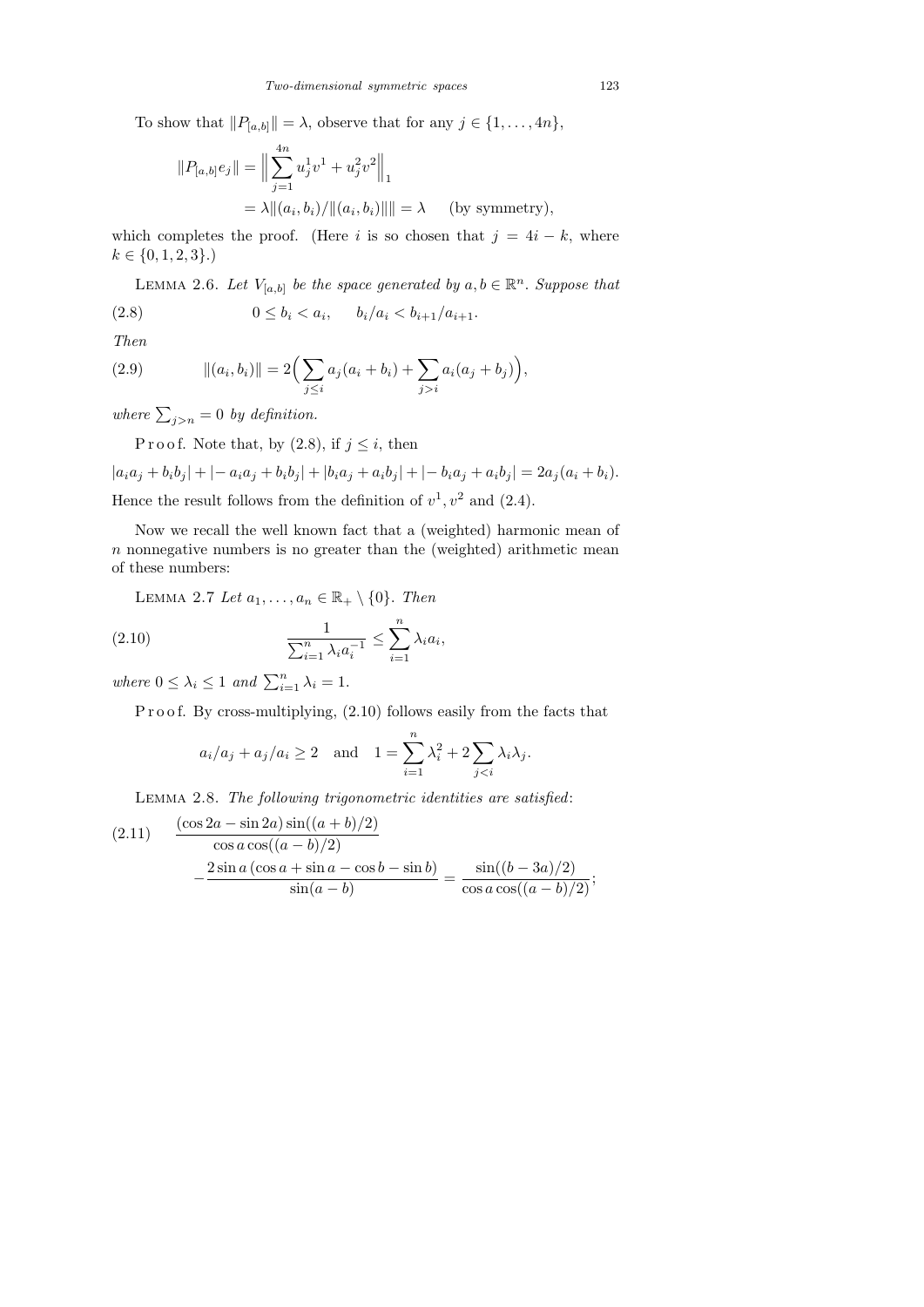124 B. L. Chalmers and G. Lewicki

$$
(2.12) \frac{2(\cos b - \sin b) \sin((a + b)/2)}{\cos((a - b)/2)} \n+ \frac{(\cos 2b - \sin 2b)(\cos a + \sin a - \cos b - \sin b)}{\sin (a - b)(\cos b + \sin b)} \n= \frac{\sin((a - 3b)/2) + \cos((a - 3b)/2)}{\cos((a - b)/2)(\sin b + \cos b)}; \n(2.13) \frac{2 \cos((b - c)/2)(\cos b - \sin b)(\sin((a + b)/2))}{\cos((a - b)/2)(\sin(b + c)/2)} \n- (\cos 2b - \sin 2b) \sin((a - c)/2) \n- 2 \sin b \cos((a - b)/2)(\cos((b + c)/2) - \sin((b + c)/2)) \n= \sin((a + c - 2b)/2); \n(2.14) \frac{2 \sin a (\cos b + \sin b)(\sin(b - c) + \sin(c - a) + \sin(a - b))}{\sin(a - b)\sin(b - c)} \n- \frac{2 \sin a (\cos b + \sin b - \cos c - \sin c)}{\sin(b - c)} \n= \frac{2 \sin a (\cos b + \sin b - \cos a - \sin a)}{\sin(a - b)}; \n(2.15) \cos((b - c)/2) \sin((a + b)/2) + \cos b \sin((c - a)/2) \n= \cos((a - b)/2) \sin((b + c)/2);
$$

(2.16) 
$$
1 = 2\sin\frac{\pi}{8l} \sum_{j=1}^{l} \left(\cos\frac{\pi(2j-1)}{8l} + \sin\frac{\pi(2j-1)}{8l}\right);
$$

and

(2.17) 
$$
\sin(b-a) + \sin(a-c) + \sin(c-b) = -4\sin((b-a)/2)\sin((c-a)/2)\sin((b-c)/2).
$$

P r o o f. Since to prove  $(2.11)$ – $(2.17)$  we only use the basic trigonometric formulas and routine calculations, we restrict ourselves to indicating only the main steps.

To show (2.11) observe that

$$
\frac{(\cos 2a - \sin 2a)\sin((a+b)/2)}{\cos a \cos((a-b)/2)} - \frac{2\sin a(\cos a + \sin a - \cos b - \sin b)}{\sin(a-b)}
$$
  
= 
$$
\frac{(\cos 2a - \sin 2a)\sin((a+b)/2)}{\cos a \cos((a-b)/2)} - \frac{\sin 2a(\cos((a+b)/2) - \sin((a+b)/2))}{\cos a \cos((a-b)/2)}
$$
  
= 
$$
\frac{\sin((b-3a)/2)}{\cos a \cos((a-b)/2)}.
$$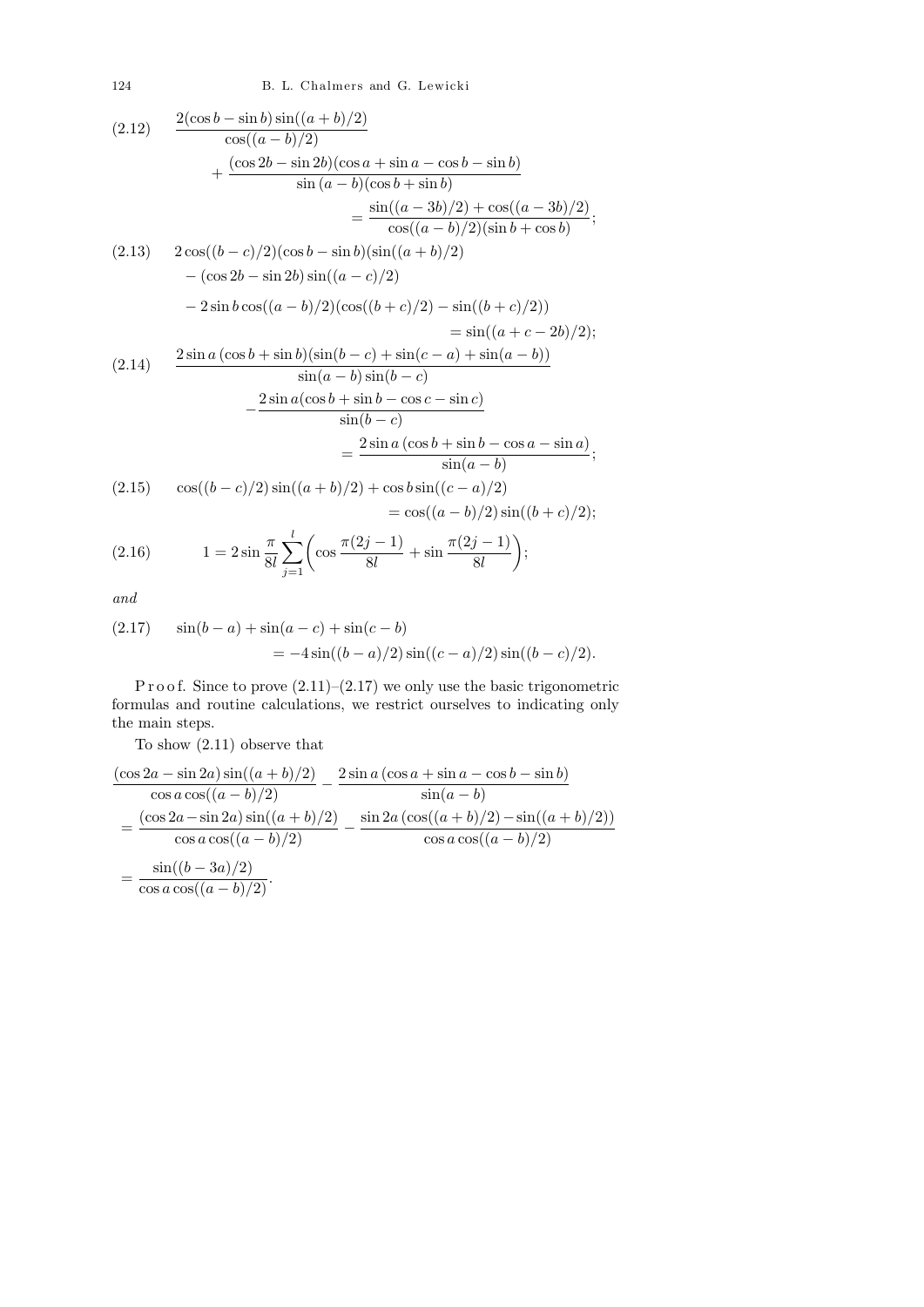To show (2.12) observe that  
\n
$$
\frac{2(\cos b - \sin b) \sin((a + b)/2)}{\cos((a - b)/2)} + \frac{(\cos 2b - \sin 2b)(\cos a + \sin a - \cos b - \sin b)}{\sin(a - b)(\cos b + \sin b)}
$$
\n
$$
= \frac{2 \cos 2b \sin((a + b)/2)}{\cos((a - b)/2)(\cos b + \sin b)} + \frac{(\cos 2b - \sin 2b)(\cos((a + b)/2) - \sin((a + b)/2))}{2 \cos((a - b)/2)(\cos b + \sin b)}
$$
\n
$$
= \frac{\sin((a - 3b)/2) + \cos((a - 3b)/2)}{\cos((a - b)/2)(\sin b + \cos b)}.
$$

To prove (2.13) note that

 $2\cos((b-c)/2)(\cos b - \sin b)\sin((a+b)/2) - (\cos 2b - \sin 2b)\sin((a-c)/2)$  $-2\sin b\cos((a-b)/2)[\cos((b+c)/2)-\sin((b+c)/2)]$  $= 2 \cos((b - c)/2)(\cos b - \sin b)\sin((a - b)/2)\cos b + \cos((a - b)/2)\sin b)$  $-(\cos 2b - \sin 2b) \sin((a - c)/2)$  $-2\sin b\cos((a-b)/2)\cos((c-b)/2)\cos b-\sin((c-b)/2)\sin b$  $-\sin((c - b)/2) \cos b - \cos((c - b)/2) \sin b$  $= 2 \cos^2 b \cos((b - c)/2) \sin((a - b)/2)$  $-2\sin^2 b \cos((b-c)/2)\sin((a-b)/2)$ + sin  $2b [\cos((b-c)/2) \cos((a-b)/2) - \cos((b-c)/2) \sin((a-b)/2)]$  $-(\cos 2b - \sin 2b) \sin((a - c)/2)$  $-2\sin^2 b \cos((a-b)/2)[- \sin((c-b)/2) - \cos((c-b)/2)]$  $-\sin 2b \cos((a-b)/2)[\cos((c-b)/2)-\sin((c-b)/2)]$  $= 2\cos^2 b \cos((b-c)/2) \sin((a-b)/2) - \cos 2b \sin((a-c)/2)$  $-2\sin^2 b \cos((a-b)/2)\sin((b-c)/2)$  $= 2(\cos^2 b - \sin^2 b)[\cos((b-c)/2)\sin((a-b)/2) - \cos 2b\sin((a-c)/2)]$  $+\left(\sin^2 b - \cos^2 b\right) \sin[(a-b)/2 + (b-c)/2)]$  $=$  cos<sup>2</sup>  $b \cos((b-c)/2) \sin((a-b)/2) - \sin^2 b \cos((a-b)/2) \sin((b-c)/2)$  $+\sin^2 b \cos((b-c)/2) \sin((a-b)/2)$  $-\cos^2 b \cos((a-b)/2) \sin((b-c)/2)$  $= \cos^2 b \left[ \cos((b-c)/2) \sin((a-b)/2) - \cos((a-b)/2) \sin((b-c)/2) \right]$  $+\sin^2 b [-\cos((a-b)/2)\sin((b-c)/2)+\cos((b-c)/2)\sin((a-b)/2)]$  $=$  sin((a + c - 2b)/2).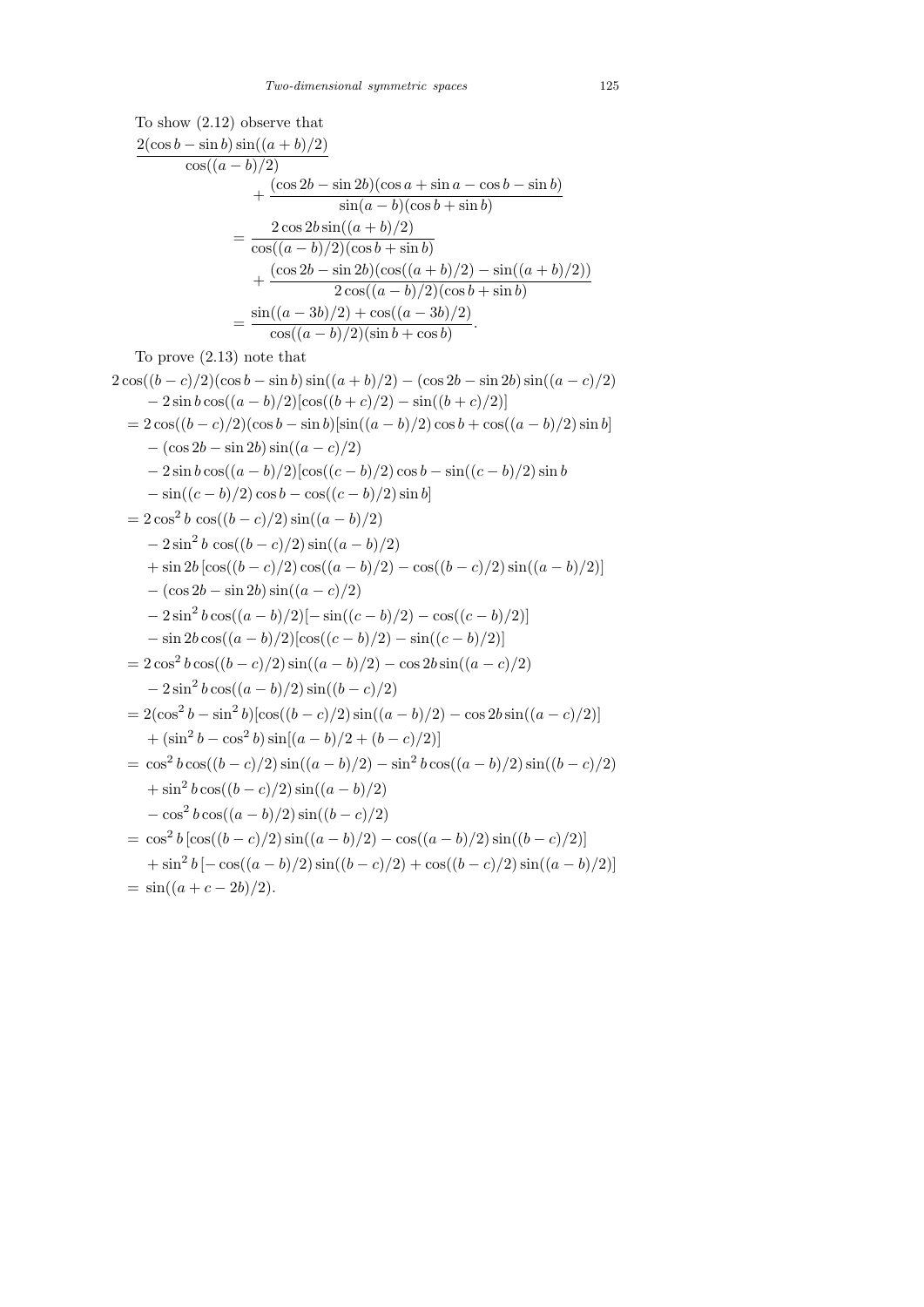To show (2.14), note that

$$
\frac{2 \sin a \left(\cos b + \sin b\right)\left(\sin(b-c) + \sin(c-a) + \sin(a-b)\right)}{\sin(a-b) \sin(b-c)} \n- \frac{2 \sin a \left(\cos b + \sin b - \cos c - \sin c\right)}{\sin(b-c)} \n= \frac{2 \sin a \left(\cos b + \sin b - \sin a - \cos a\right)}{\sin(a-b)} \n+ \frac{2 \sin a \sin(b-c)\left(\cos a + \sin a\right)}{\sin(a-b) \sin(b-c)} \n+ \frac{2 \sin a \left(\cos b + \sin b\right) \sin(c-a)}{\sin(a-b) \sin(b-c)} + \frac{2 \sin a \left(\cos c + \sin c\right)}{\sin(b-c)}.
$$

To finish the proof we have to show that the sum of the second and third terms from the above formula is

$$
\frac{2\sin a(\cos c + \sin c)}{\sin(b - c)}.
$$

But this follows immediately from the fact that

−

$$
\sin(b - c)(\cos a + \sin a) + \sin(c - a)(\cos b + \sin b) = \sin(b - a)(\cos c + \sin c).
$$

To show (2.15) note that

$$
\cos((b-c)/2)\sin((a+b)/2) + \cos b \sin((c-a)/2)
$$
  
=  $\cos((b+c)/2 - c)\sin((a+b)/2) + \cos b \sin((b+c)/2 - (a+b)/2)$   
=  $\sin((b+c)/2)(\cos b \cos((a+b)/2) + \sin b \sin((a+b)/2))$   
=  $\cos((a-b)/2)\sin((b+c)/2)$ .

To prove  $(2.16)$ , observe that for odd  $l$ ,

$$
2\sin\frac{\pi}{8l}\sum_{j=1}^{l} \left(\cos\frac{\pi(2j-1)}{8l} + \sin\frac{\pi(2j-1)}{8l}\right)
$$
  
=  $4\sin\frac{\pi}{8l}\left(\cos\frac{\pi}{8} + \sin\frac{\pi}{8}\right)\left(\frac{1}{2} + \sum_{j=1}^{(l-1)/2} \cos\frac{\pi j}{4l}\right)$   
=  $2\sin\frac{\pi}{8l}\left(\cos\frac{\pi}{8} + \sin\frac{\pi}{8}\right)\frac{\sin\frac{((l-1)/2+1/2)\pi}{4l}}{\sin\frac{\pi}{8l}}$   
=  $2\sin\frac{\pi}{8}\left(\cos\frac{\pi}{8} + \sin\frac{\pi}{8}\right) = 1.$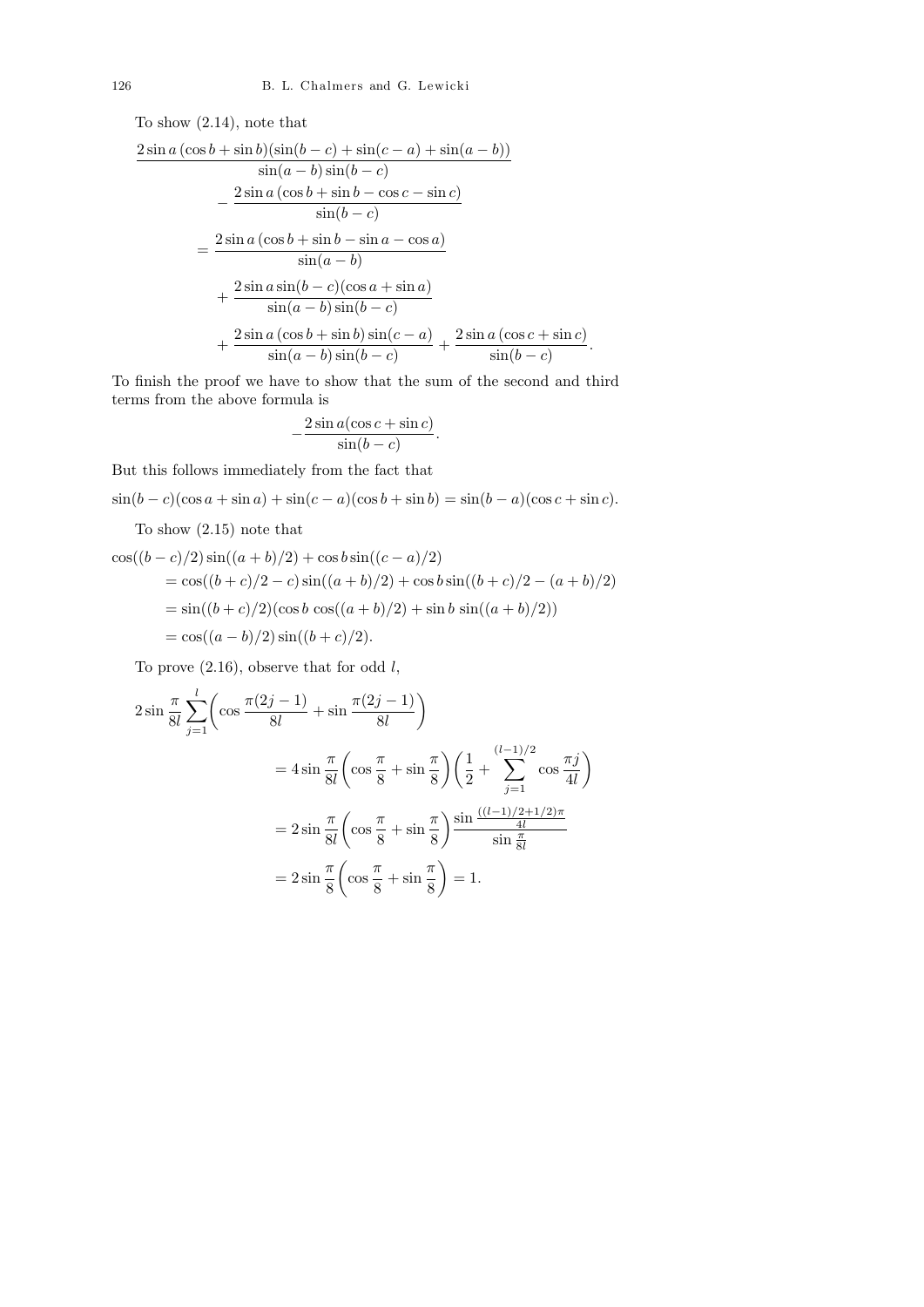If  $l$  is even then

$$
2\sin\frac{\pi}{8l}\sum_{j=1}^{l}\left(\cos\frac{\pi(2j-1)}{8l}+\sin\frac{\pi(2j-1)}{8l}\right)
$$
  
= 
$$
2\sin\frac{\pi}{4l}\sum_{j=1}^{l/2}\left(\cos\frac{\pi(2j-1)}{4l}+\sin\frac{\pi(2j-1)}{4l}\right),
$$

which reduces the proof to the previous case.

The proof of (2.17) is an easy calculation, so we omit it.

LEMMA 2.9. Let  $A_n = (a_{ij})_{i,j=1}^n$  be an  $n \times n$  symmetric matrix given by  $a_{ij} = \cos d_i (\cos d_j + \sin d_j)$  for  $1 \leq i \leq j$ . Let  $A_n^i$  be the matrix obtained from  $A_n$  by replacing the ith column by  $(1, \ldots, 1)$ . Then for any  $d_1, \ldots, d_n \in$  $(0, \pi/2),$ 

(2.18) 
$$
\det(A_n) = \cos d_1 \left(\cos d_n + \sin d_n\right) \prod_{j=1}^{n-1} \sin(d_j - d_{j+1});
$$

(2.19) 
$$
\det(A_n^1) = (\cos d_n + \sin d_n) \prod_{j=2}^{n-1} \sin(d_j - d_{j+1}) (\cos d_2 - \cos d_1);
$$

(2.20) 
$$
\det(A_n^n) = \cos d_1 (\cos d_{n-1} + \sin d_{n-1} - \cos d_n - \sin d_n)
$$

$$
\times \prod_{j=1}^{n-2} \sin(d_j - d_{j+1});
$$

$$
(2.21) \quad \det(A_n^i) = -4\cos d_1(\cos d_n + \sin d_n) \prod_{j=1}^{i-2} \sin(d_j - d_{j+1})
$$

$$
\times \prod_{j=i+1}^{n-1} \sin(d_j - d_{j+1}) \sin((d_{i-1} - d_i)/2)
$$

$$
\times \sin((d_{i-1} - d_{i+1})/2) \sin((d_i - d_{i+1})/2),
$$

for  $i = 2, \ldots, n - 1$ . Here  $\prod_{i=1}^{j} = 1$  if  $l > j$ , by definition.

P r o o f. We prove the lemma by induction on n. If  $n = 2$ , then easy calculations show that  $(2.18)–(2.20)$  hold true. To prove  $(2.18)$  for any  $n \in \mathbb{N}$ , add the second column of  $A_n$  multiplied by  $-\cos d_1/\cos d_2$  to the first one, apply the induction hypothesis to the  $(n - 1) \times (n - 1)$  matrix given by  $d_2, \ldots, d_n$  and the standard formula for calculating determinants.

To show (2.19) for any  $n \in \mathbb{N}$ , add the second column of  $A_n^1$  multiplied by  $-\cos d_1/\cos d_2$  to the first one and proceed as in the previous case. The same reasoning applies to  $(2.20)$ . To show  $(2.21)$ , we first consider the case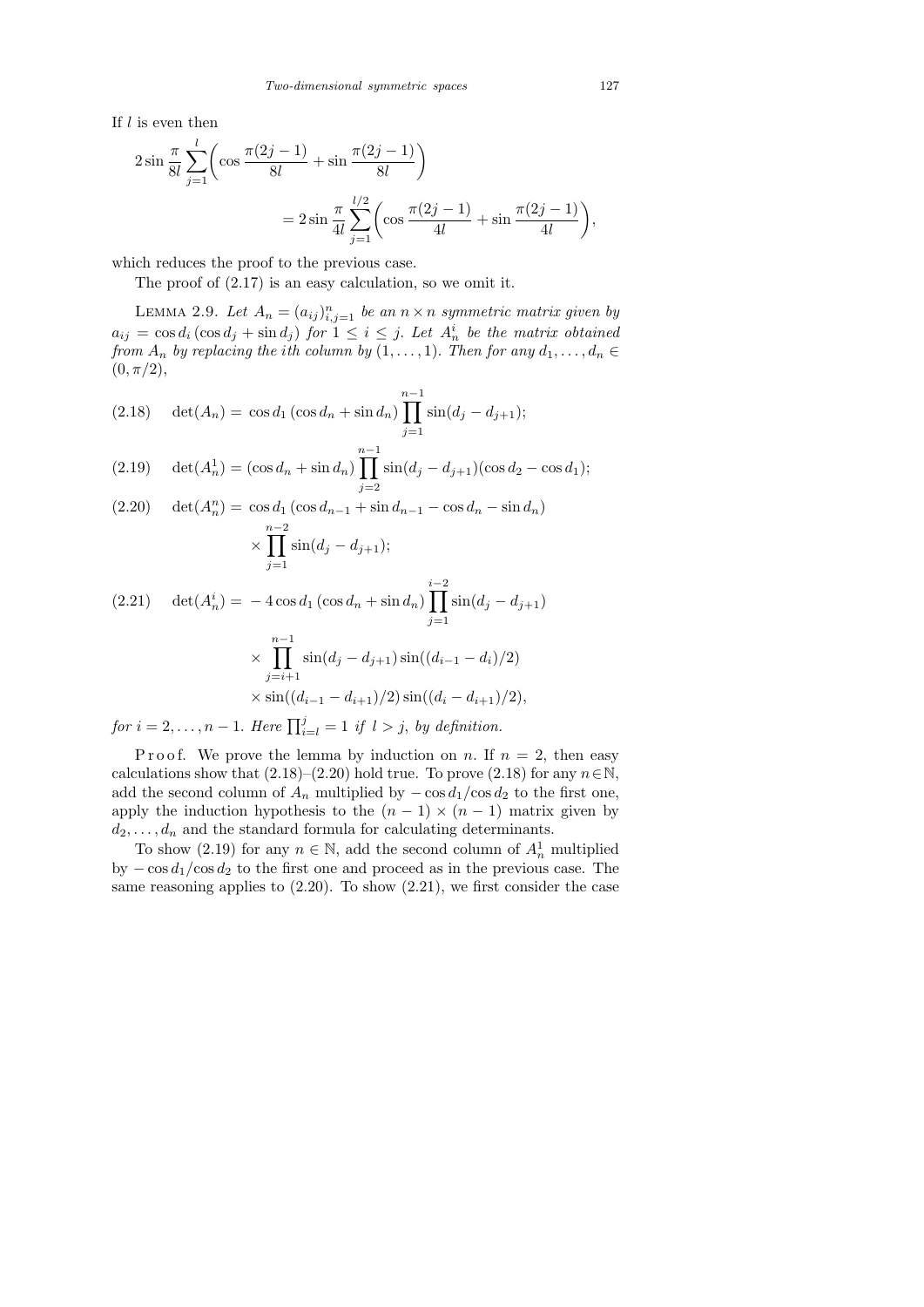$n=3$ . Note that

$$
det(A_3^2) = \cos d_1 (\cos d_3 + \sin d_3)
$$
  
\n
$$
\times (\sin(d_2 - d_1) + \sin(d_1 - d_3) + \sin(d_3 - d_2))
$$
  
\n
$$
= -4 \cos d_1 (\cos d_3 + \sin d_3) \sin((d_1 - d_2)/2)
$$
  
\n
$$
\times \sin((d_1 - d_3)/2) \sin(d_2 - d_3)/2) \text{ (by (2.17))},
$$

as required.

To prove (2.21) for  $n \geq 4$ , for  $i = 3, ..., n - 1$  add the second column of  $A_n^i$  multiplied by  $-\cos d_1/\cos d_2$  to the first one, and apply the induction hypothesis for  $d_2, \ldots, d_n$  and  $i-1$ . For  $i = 2$ , add the  $(n-1)$ th column of  $A_n^i$  multiplied by  $-(\cos d_n + \sin d_n)/(\cos d_{n-1} + \sin d_{n-1})$  and apply the induction hypothesis for  $d_1, \ldots, d_{n-1}$  and i.

We also need the following obvious fact:

REMARK 2.10. Let  $f, g$  be real-valued functions defined on a set  $A$ , with  $f \leq g$ . If  $g(x) = \max_{y \in A} g(y)$  and  $g(x) = f(x)$ , then  $f(x) = \max_{y \in A} f(y)$ .

## III. The main results

THEOREM 3.1. Let  $V$  be a two-dimensional real symmetric space with unit ball having exactly 8n extreme points. Then

$$
\lambda(V) \le \lambda(V_n),
$$

where  $V_n$  is the space whose unit ball is a regular polyhedron having exactly 8n vertices. Moreover, if  $\lambda(V) = \lambda(V_n)$ , then V is linearly isometric to  $V_n$ .

P r o o f. First we consider the case  $V = V_{[a,b]}$ , where  $a = (a_1, \ldots, a_n)$ ,  $b = (b_1, \ldots, b_n) \in \mathbb{R}^n$ ,  $0 < b_i < a_i$ ,  $b_i/a_i < b_{i+1}/a_{i+1}$ , for  $i = 1, \ldots, n-1$ . For  $i = 1, \ldots, n$ , put  $r_i = \sqrt{a_i^2 + b_i^2}$ , and let  $d_i \in (0, \pi/4)$  be so chosen that  $a_i = r_i \cos d_i$  and  $b_i = r_i \sin d_i$ . Without loss, dividing  $a_i$  and  $b_i$  by a constant, we can assume that

(3.2) 
$$
\sum_{i=1}^{n} r_i = 1.
$$

Put  $r = (r_1, ..., r_n), d = (d_1, ..., d_n)$  and let

(3.3) 
$$
g_n(d,r) = \sum_{i=1}^n r_i \sum_{j=1}^n r_j a_{ij}(d),
$$

where  $a_{ij}(d) = \cos d_i (\cos d_j + \sin d_j)$  for  $i \leq j$  and  $a_{ij} = a_{ji}$  for  $i > j$ . Define

$$
(3.4) \quad D_n = \Big\{ (d,r) \in \mathbb{R}^{2n} : 0 \le r_i, \ \sum_{i=1}^n r_i = 1, \ 0 \le d_1 \le \ldots \le d_n \le \pi/4 \Big\}.
$$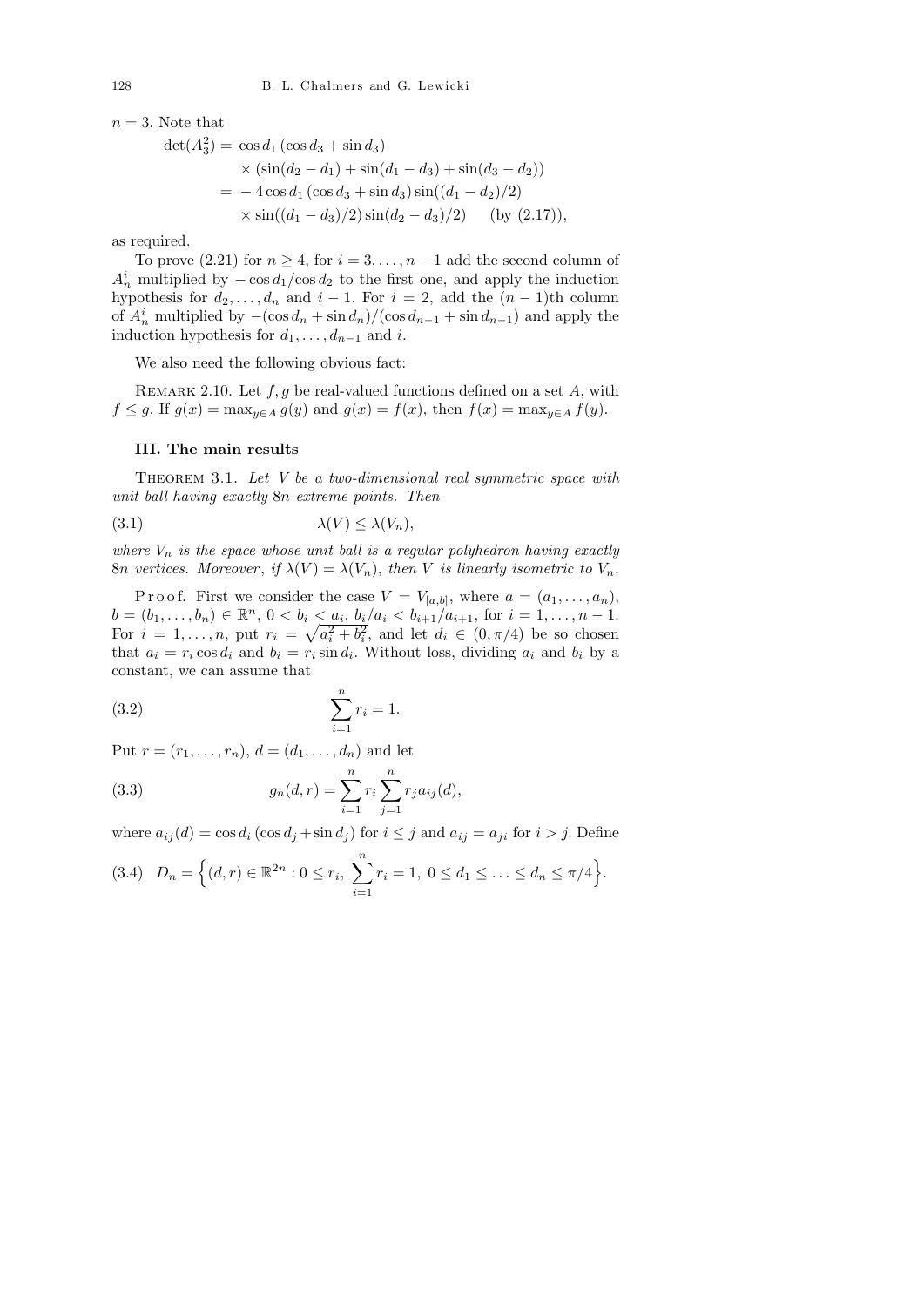First we will show that for any  $n \geq 2$ ,  $\max_{(d,r) \in D_n} g_n(d,r)$  is achieved for  $r = (1/n, \ldots, 1/n)$  and  $d = \left(\frac{\pi}{8r}\right)$  $\frac{\pi}{8n}, \frac{3\pi}{8n}$  $\frac{3\pi}{8n},\ldots,\frac{(2n-1)\pi}{8n}$  $\frac{(n-1)\pi}{8n}$ . To do this, we apply the Lagrange multiplier method. Consider in  $\text{int}(D_n)$  the function

$$
w_n(d,r) = g_n(d,r) + \lambda \Big(1 - \sum_{i=1}^n r_i\Big).
$$

Note that

(3.5) 
$$
\frac{\partial w_n}{\partial r_i}(d,r) = 2 \sum_{i=1}^n a_{ij}(d)r_j - \lambda
$$

for  $i = 1, \ldots, n$ . By Cramer's rule and Lemma 2.9, the system of equations

(3.6) 
$$
\frac{\partial w_n}{\partial r_i}(d,r) = 2 \sum_{i=1}^n a_{ij}(d)r_j - \lambda = 0
$$

for  $i = 1, \ldots, n$  has, in  $int(D_n)$ , for fixed  $\lambda$  and d, the solution  $r(d, \lambda) =$  $(r_1(d, \lambda), \ldots, r_n(d, \lambda))$  given by

(3.7) 
$$
r_1(d,\lambda) = \frac{\lambda(\cos d_2 - \cos d_1)}{2\cos d_1 \sin(d_1 - d_2)},
$$

(3.8) 
$$
r_i(d,\lambda) = \frac{\lambda \sin((d_{i+1} - d_{i-1})/2)}{2 \cos((d_{i-1} - d_i)/2) \cos((d_i - d_{i+1})/2)},
$$
  
 
$$
i = 2,...,n-1,
$$

(3.9) 
$$
r_n(d,\lambda) = \frac{-\lambda}{2\sin(d_{n-1} - d_n)} + \frac{\lambda(\cos d_{n-1} + \sin d_{n-1})}{2\sin(d_{n-1} - d_n)(\cos d_n + \sin d_n)}.
$$

Now we prove by induction on  $n$  that the system of equations

(3.10) 
$$
\frac{\partial w_n}{\partial d_i}(d, r(d, \lambda)) = 0, \quad i = 1, \dots, n,
$$

reduces to the system

(3.11) 
$$
\sin((3d_1 - d_2)/2) = 0,
$$
  
(3.12) 
$$
\sin((d_{i-1} + d_{i+1} - 2d_i)/2) = 0, \quad i = 2, ..., n - 1,
$$
  
(3.13) 
$$
\cos((d_{n-1} - 3d_n)/2) + \sin((d_{n-1} - 3d_n)/2) = 0.
$$

Note that for  $n = 2$ ,

$$
\frac{\partial w_2}{\partial d_1}(d, r(d, \lambda)) = \lambda^2 r_1(d, \lambda) \left( \frac{(\cos 2d_1 - \sin 2d_1) \sin((d_1 + d_2)/2)}{\cos d_1 \cos((d_1 - d_2)/2)} - \frac{2 \sin d_1 (\cos d_1 + \sin d_1 - \cos d_2 - \sin d_2)}{\sin(d_1 - d_2)} \right)
$$

$$
= \lambda^2 r_1(d, \lambda) \frac{\sin((d_2 - 3d_1)/2)}{\cos d_1 \cos((d_1 - d_2)/2)} \quad \text{(by (2.11))}.
$$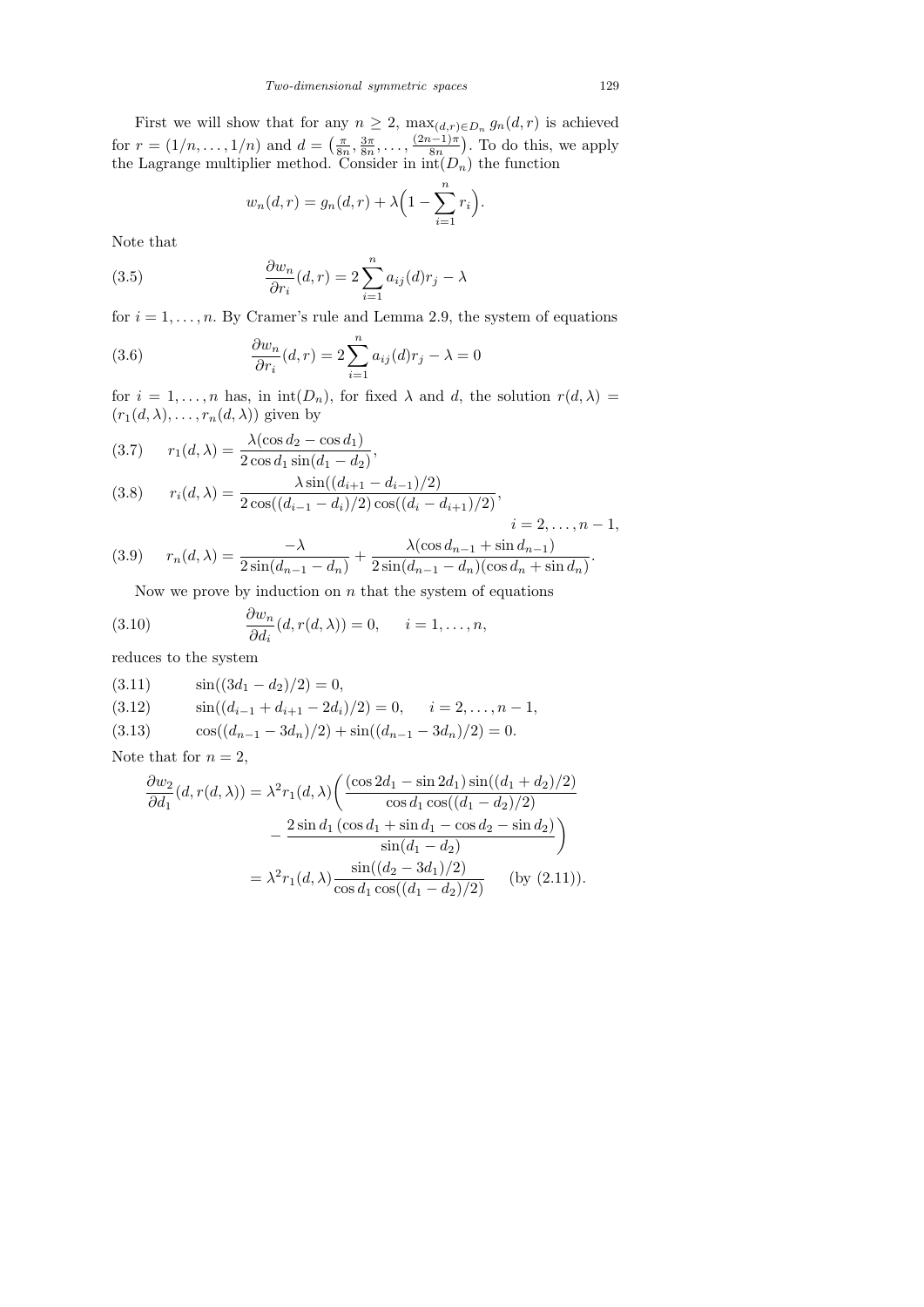Analogously,

$$
\frac{\partial w_2}{\partial d_2}(d, r(d, \lambda))
$$
\n
$$
= \lambda^2 r_2(d, \lambda) \left( \frac{2(\cos d_2 - \sin d_2)\sin((d_1 + d_2)/2)}{\cos((d_1 - d_2)/2)} + \frac{(\cos 2d_2 - \sin 2d_2)(\cos d_1 + \sin d_1 - \cos d_2 - \sin d_2)}{\sin(d_1 - d_2)(\cos d_2 + \sin d_2)} \right)
$$
\n
$$
= \lambda^2 r_2(d, \lambda) \frac{\sin((d_1 - 3d_2)/2) + \cos((d_1 - 3d_2)/2)}{\cos((d_1 - d_2)/2)(\sin d_2 + \cos d_2)} \quad \text{(by (2.12))},
$$

which proves our claim for  $n = 2$ .

Now for illustration consider first the case  $n = 3$ . Note that

$$
\frac{\partial w_3}{\partial d_1}(d, r(d, \lambda)) = (2\lambda)^2 r_1(d, \lambda) [(\cos 2d_1 - \sin 2d_1)r_1(d, \lambda)
$$

$$
- 2r_2(d, \lambda) \sin d_1 (\cos d_2 + \sin d_2)
$$

$$
- 2r_3(d, \lambda) \sin d_1 (\cos d_3 + \sin d_3)].
$$

By  $(3.7)-(3.9)$ ,  $(2.17)$  and  $(2.14)$  applied to  $d_1, d_2, d_3$  and the second and third terms of the above equality, we get

$$
\frac{\partial w_3}{\partial d_1}(d, r(d, \lambda)) = \frac{\partial w_2}{\partial d_1}(d_1, d_2, r(d_1, d_2, \lambda)),
$$

which proves the result for  $\frac{\partial w_3}{\partial d_1}(d, r(d, \lambda)).$ 

Observe that by  $(3.7)$ – $(3.9)$ ,

$$
\frac{\partial w_3}{\partial d_2}(d, r(d, \lambda))
$$
\n
$$
= \lambda^2 r_2(d, \lambda) \left( \frac{2 \cos((d_2 - d_3)/2)(\cos d_2 - \sin d_2) \sin((d_1 + d_2)/2)}{\cos((d_1 - d_2)/2) \cos((d_2 - d_3)/2)} - \frac{(\cos 2d_2 - \sin 2d_2) \sin((d_1 - d_3)/2)}{\cos((d_1 - d_2)/2) \cos((d_2 - d_3)/2)} - \frac{2 \sin d_2 \left[\cos((d_2 + d_3)/2) - \sin((d_2 + d_3)/2)\right] \cos((d_1 - d_2)/2)}{\cos((d_1 - d_2)/2) \cos((d_2 - d_3)/2)} \right)
$$
\n
$$
= \lambda^2 r_2(d, \lambda) \frac{\sin((d_1 + d_3 - 2d_2)/2)}{\cos((d_1 - d_2)/2) \cos((d_2 - d_3)/2)} \quad \text{(by (2.13)),}
$$

which proves our claim.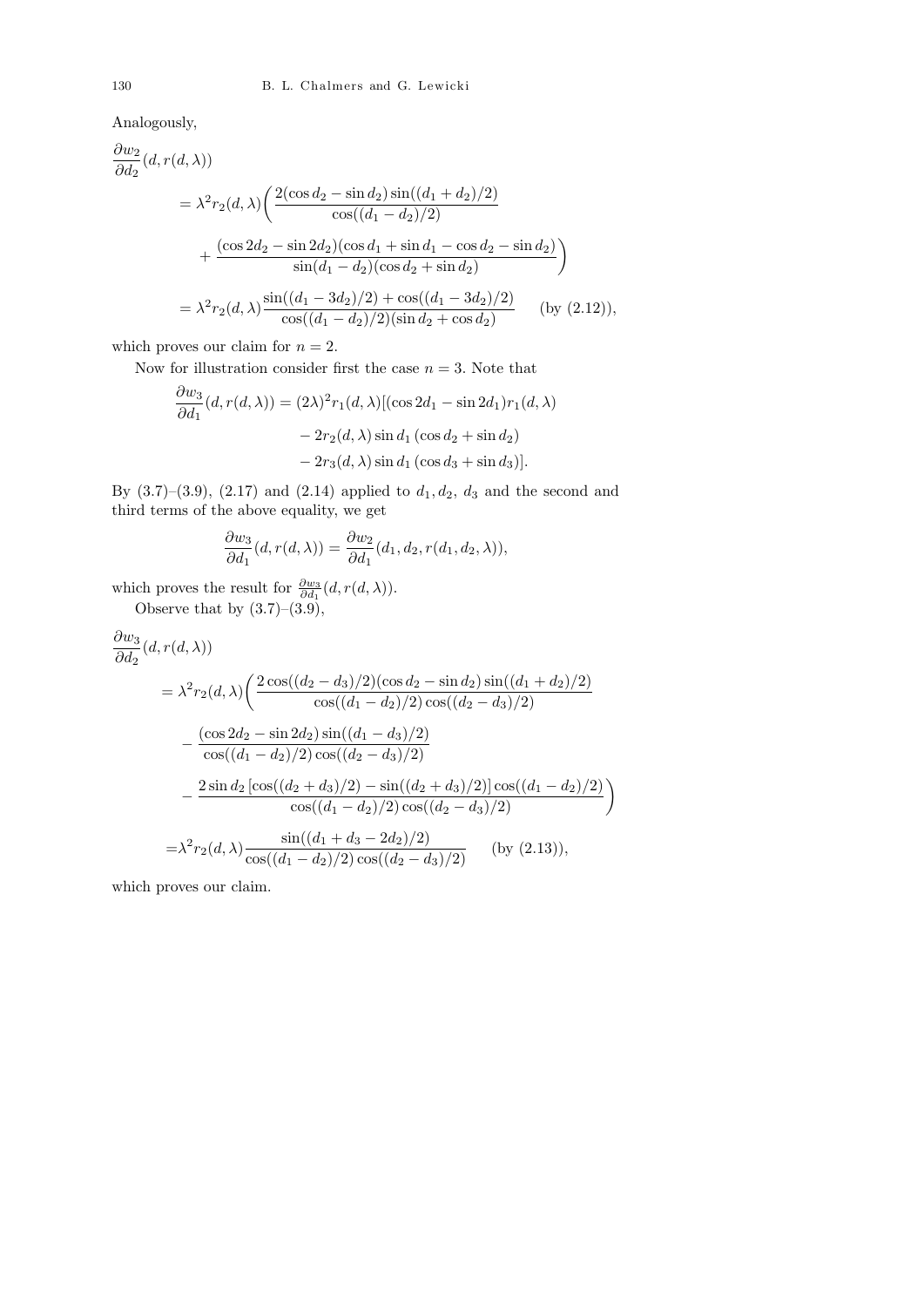Note that

$$
\frac{\partial w_3}{\partial d_3}(d, r(d, \lambda)) = (2\lambda)^2 r_3(d, \lambda) [2 \cos d_1 (\cos d_3 - \sin d_3) r_1(d, \lambda)
$$

$$
+ 2r_2(d, \lambda) \cos d_2 (\cos d_3 - \sin d_3)
$$

$$
+ r_3(d, \lambda) (\cos 2d_3 - \sin 2d_3)].
$$

By  $(3.7)$ – $(3.9)$ ,  $(2.17)$  and  $(2.15)$  applied to  $d_1, d_2, d_3$  and the first and second terms of the above equality, we get

$$
\frac{\partial w_3}{\partial d_3}(d, r(d, \lambda)) = \frac{\partial w_2}{\partial d_3}(d_2, d_3, r(d_2, d_3, \lambda)),
$$

which proves the result for  $\frac{\partial w_3}{\partial d_3}(d, r(d, \lambda)).$ 

Now fix  $n \in \mathbb{N}$ ,  $n \geq 4$ . Observe that

(3.14) 
$$
\frac{\partial w_n}{\partial d_i}(d, r(d, \lambda)) = 4\lambda^2 r_i(d, \lambda) \Big( \sum_{j=1}^{i-1} 2r_j(d, \lambda) \cos d_j \left( \cos d_i - \sin d_i \right) + r_i(d, \lambda) \left( \cos 2d_i - \sin 2d_i \right) - \sum_{j>i} r_j(d, \lambda) 2 \sin d_i \left( \cos d_j + \sin d_j \right) \Big).
$$

Hence to prove (3.11) and (3.12) for  $i = 2, ..., n-2$ , apply (2.14) to  $d_{n-1}$  and  $d_n$  in the last two terms of the sum in  $(3.14)$  and the induction hypothesis for  $n-1$  and  $d_1, \ldots, d_{n-1}$ . To prove (3.12) for  $i = n-1$  and (3.13), apply (2.15) to  $d_1, d_2$  in the first and second terms of  $\sum_{j=1}^{i-1} 2r_j(d, \lambda) \cos d_j (\cos d_i - \sin d_i)$ and the induction hypothesis for  $n-1$  and  $d_2, \ldots, d_n$ .

Now note that, since we consider  $d_1, \ldots, d_n$  belonging to  $(0, \pi/4)$ , by  $(3.7)$ – $(3.13)$  the system of equations

$$
\frac{\partial w_n}{\partial r_i}(d, r(d, \lambda)) = 0, \qquad \frac{\partial w_n}{\partial d_i}(d, r(d, \lambda)) = 0, \qquad \sum_{i=1}^n r_i = 1,
$$

has for  $n = 1, 2, \ldots$  in  $\text{int}(D_n)$  the only solution

(3.15) 
$$
d^{0} = \left(\frac{\pi}{8n}, \dots, \frac{(2n-1)\pi}{8n}\right), \quad r^{0} = \left(\frac{1}{n}, \dots, \frac{1}{n}\right).
$$

Hence if we prove that the function  $g_n$  does not attain a global maximum on the boundary of  $D_n$  then it has to attain it at  $(d^0, r^0)$ . This will also be shown by induction on n. If  $n = 1$ , then  $g_1(d) = \cos d(\cos d + \sin d)$ . Hence  $g_1''(d) = -2(\cos 2d + \sin 2d)$ , which shows that  $g_1$  attains a global maximum at  $d^0 = \pi/8$ . Now take any  $n \geq 2$ . Since  $D_n$  is a compact set,  $g_n$ attains a global maximum at some point  $(d, r) \in D_n$ . If  $r_i > 0$  and  $d_i < d_{i+1}$ for  $i = 1, \ldots, n - 1$ , and  $d_1 = 0$  or  $d_n = \pi/4$ , then, by easy calculations,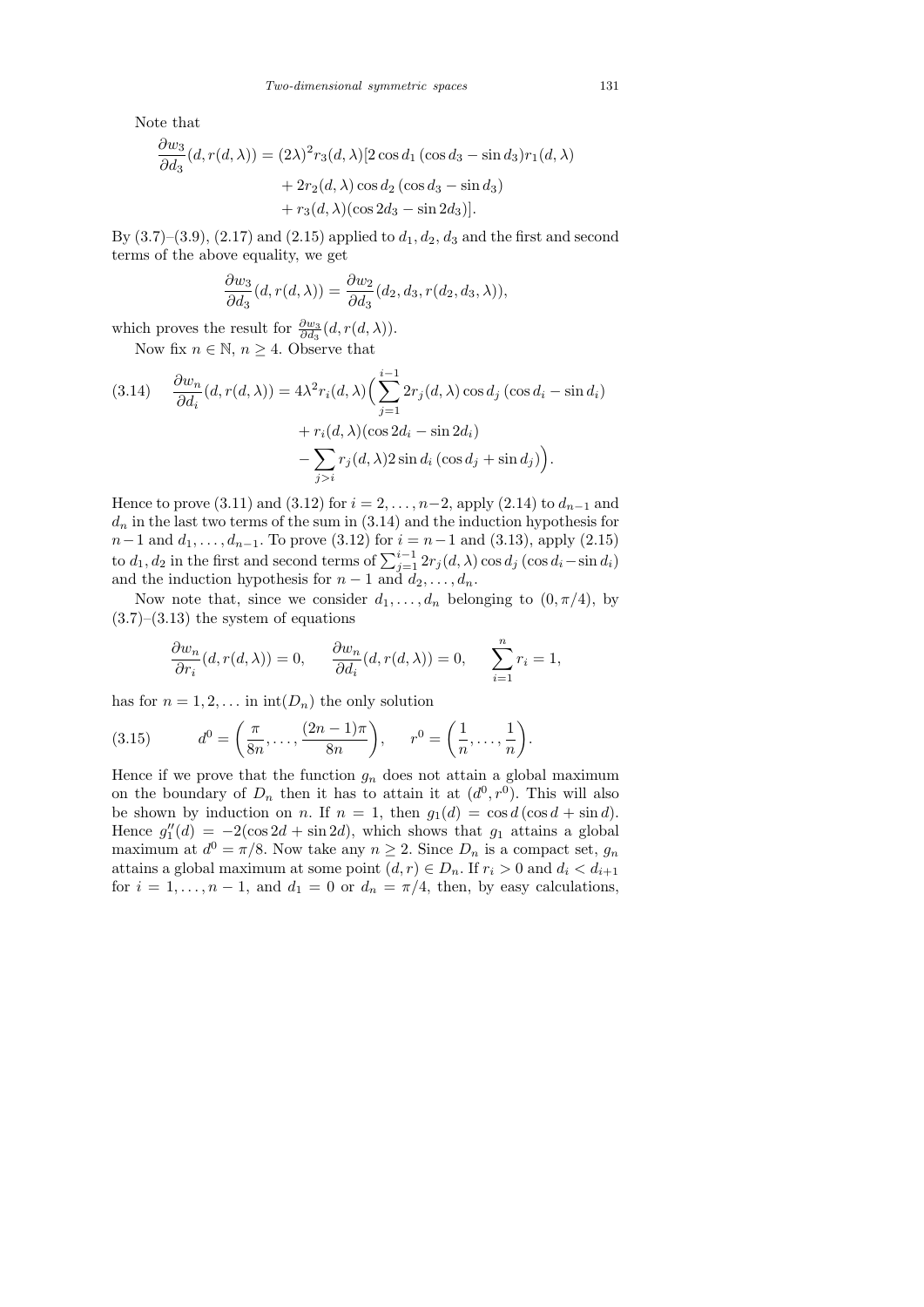$g_n(d,r) = \max\{g_n(w,z) : (w,z) \in D_n^{\varepsilon}\}\,$ , where  $D_n^{\varepsilon} = \left\{ (d, r) \in \mathbb{R}^{2n} : r_i > 0, \sum_{i=1}^{n} \varepsilon_i \right\}$ i  $r_i = 1, -\varepsilon < d_1 < \ldots < d_n < \pi/4 + \varepsilon$ 

and  $0 < \varepsilon < \min\{d_2 - d_1, d_n - d_{n-1}\}\$ . But  $D_n^{\varepsilon}$  is an open set and by  $(3.7)$  $(3.13)$  the maximum on this set can be attained at  $(d<sup>0</sup>, r<sup>0</sup>)$  given by  $(3.15)$ ; a contradiction. So suppose that  $d_i = d_{i+1}$  for some  $i \in \{1, \ldots, n-1\}$ . Then

$$
g_n(d,r) = g_{n-1}(d_1, \dots, d_{i-1}, d_{i+1}, \dots, d_n, r_1, \dots, r_{i-1}, r_i + r_{i+1}, \dots, r_n)
$$
  

$$
< g_{n-1}\left(\frac{\pi}{8(n-1)}, \dots, \frac{(2n-3)\pi}{8(n-1)}, \frac{1}{n-1}, \dots, \frac{1}{n-1}\right)
$$
  
(by the induction hypothesis)  

$$
= \cos \frac{\pi}{8(n-1)} \cdot \frac{\sum_{j=1}^{n-1} \left(\cos \frac{(2j-1)\pi}{8(n-1)} + \sin \frac{(2j-1)}{8(n-1)}\right)}{n-1}
$$
  

$$
= \frac{\cos \frac{\pi}{8(n-1)}}{2(n-1)\sin \frac{\pi}{8(n-1)}} \qquad \text{(by (2.16))}.
$$

Note that the function  $f(x) = (4/x) \cos(\pi/x)/\sin(\pi/x)$  is strictly increasing for  $x > 0$ . Hence

$$
\frac{\cos\frac{\pi}{8(n-1)}}{2(n-1)\sin\frac{\pi}{8(n-1)}} < \frac{\cos\frac{\pi}{8n}}{2n\sin\frac{\pi}{8n}} = g_n(d^0, r^0) \quad \text{(by (2.16))},
$$

which shows that  $g_n$  does not attain its maximum on the boundary of  $D_n$ . The same reasoning applies to the case  $r_i = 0$  for some  $i \in \{1, \ldots, n\}$ . Hence

(3.16) 
$$
\max_{(d,r)\in D_n} g_n(d,r) = g_n(d^0,r^0),
$$

as required.

Observe that the unit ball of the space generated by  $(d^0, r^0)$  is a regular 8n-polygon, so this space is isometric to  $V_n$ . To finish the proof of our theorem we apply the idea given in Remark 2.10 twice. Note that by Lemma 2.7,

$$
g_n(d,r) \ge f_n(d,r) = \left(\sum_{i=1}^n \frac{r_i}{\sum_{j=1}^n r_j a_{ij}(d)}\right)^{-1}.
$$

By Lemma 2.5,  $f_n(d, r)$  is the norm of the projection  $P_{[a,b]}$  defined in Lemma 2.5 (we use polar coordinates). Note that, by (3.6),

$$
f_n(d^0, r^0) = g_n(d^0, r^0).
$$

Now we show that the projection  $P_{[a,b]}$  associated with  $(d^0, r^0)$  is a minimal projection. To do this, by Theorem 1.2, Remarks 1.3 and 1.4, we have to show that for  $i = 1, \ldots, n$ ,

$$
(a_i, b_i) / \|(a_i, b_i)\| = (r_i^0 \cos d_i^0, r_i^0 \sin d_i^0) / \|(r_i^0 \cos d_i^0, r_i^0 \sin d_i^0)\|
$$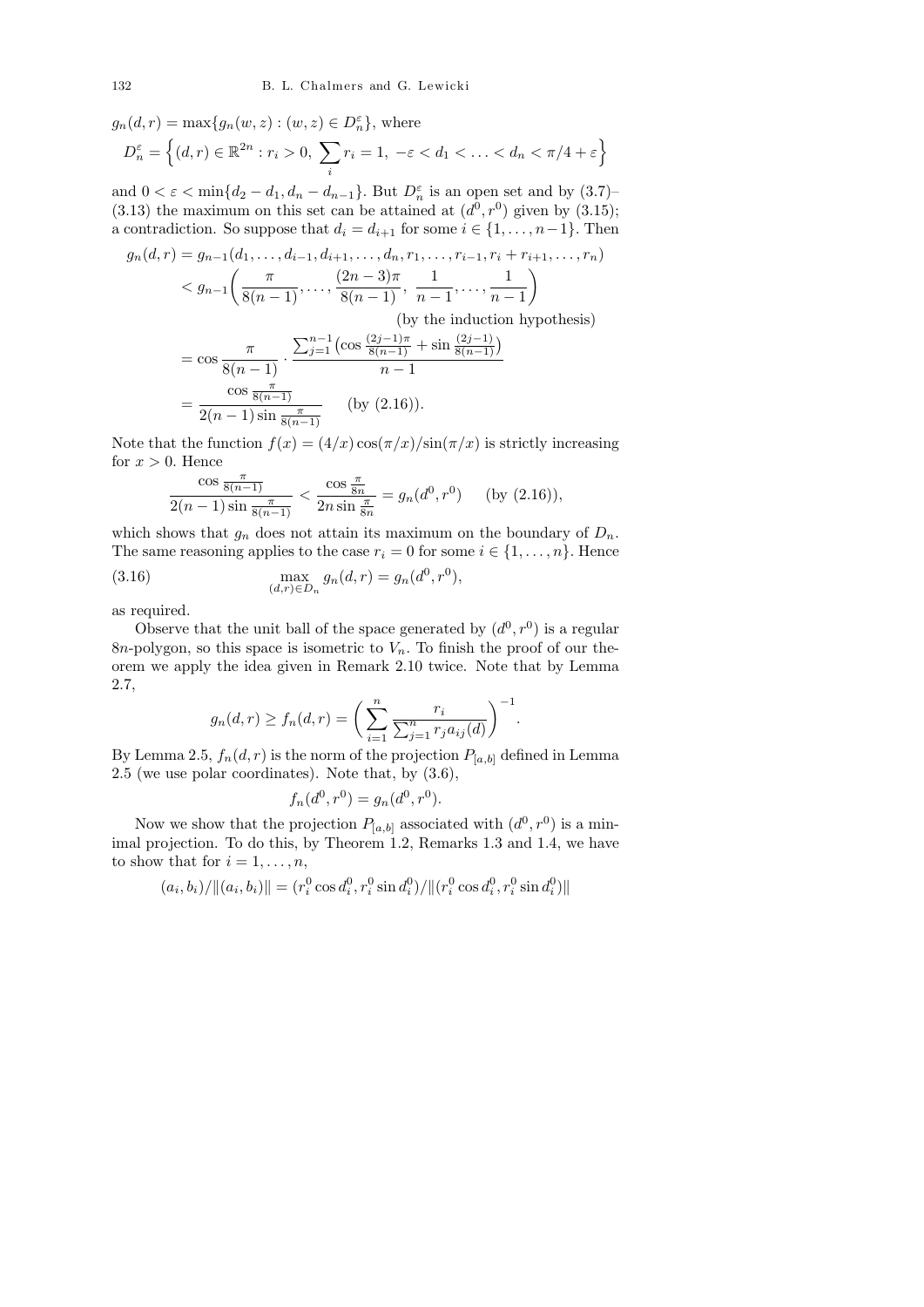is the only norming point for the functional associated with  $(a_i, b_i)$  (see Th. 1.2). But by Lemma 2.6,

$$
||(a_i, b_i)|| = \sum_{j=1}^n r_j^0 a_{ij}(d^0).
$$

By (3.6) and Corollary 2.2, all the extreme points of the unit ball of  $V_{[a,b]}$  lie on the same Euclidean sphere. This shows that  $(a_i, b_i) / ||(a_i, b_i)||$  is the only norming point for the functional  $(a_i, b_i)$ . To finish the proof of the theorem, note that, by Theorems 1.5 and 1.6 and Remark 2.4, for any two-dimensional real symmetric Banach space with 8n extreme points,

$$
\lambda(V) = \lambda(V_{[a,b]}) = \lambda(V_{[a,b]}, l^1) \leq ||P_{[a,b]}|| \leq \lambda(V_n, l^1) = \lambda(V_n).
$$

Moreover, by Remark 2.4 and the above reasoning, if  $\lambda(V) = \lambda(V_n)$ , then V has to be linearly isometric to  $V_n$ .

The proof of Theorem 3.1 is complete.

Now we apply Theorem 3.1 to reprove in a simple way a result of [1] and [5] concerning arbitrary two-dimensional real symmetric spaces.

THEOREM 3.2 [1, 5]. For any two-dimensional symmetric real Banach space V,

$$
\lambda(V) \le \lambda(l_2^{(2)}).
$$

P r o o f. By Theorem 1.6, we can assume that  $V \subset L_1[-\pi/2, \pi/2]$ . Hence we can approximate V, in the sense of the Banach–Mazur distance, by subspaces  $V_{[a^n,b^n]} \subset l^1$  whose unit balls have exactly 8n extreme points. Since the function  $V \mapsto \lambda(V)$  is continuous with respect to the Banach-Mazur distance, by Theorems 1.5 and 1.6,

$$
\lambda(V) = \lim_{n} \lambda(V_{[a^n, b^n]}) \le \lim_{n} \lambda(V_n)
$$

$$
= \lim_{n} \frac{\cos \frac{\pi}{8n}}{2n \sin \frac{\pi}{8n}} \qquad \text{(by (2.17))}
$$

$$
= 4/\pi = \lambda(l_2^{(2)}),
$$

as required.

## **References**

- [1] B. L. Chalmers, C. Franchetti and M. Giaquinta, On the self-length of two*dimensional Banach spaces*, Bull. Austral. Math. Soc. 53 (1996), 101–107.
- [2] B. L. Chalmers and F. T. Metcalf, *The determination of minimal projections and extensions in*  $L^1$ , Trans. Amer. Math. Soc. 329 (1992), 289–305.
- [3] —, —, *A characterization and equations for minimal projections and extensions* , J. Operator Theory 32 (1994), 31–46.